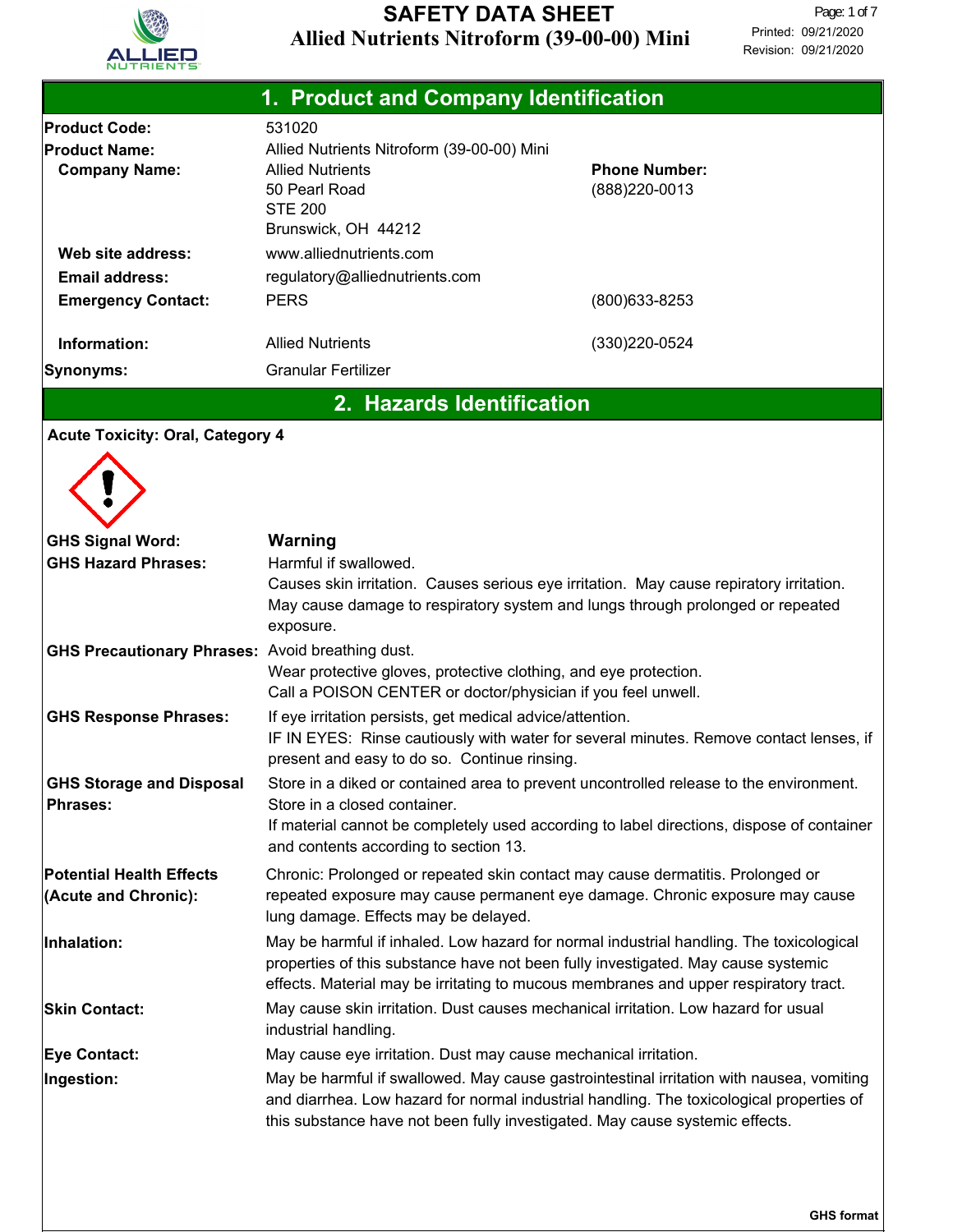

| 3. Composition/Information on Ingredients                                                                                                                                                                                                                                                                                                                                                                                                                                 |                                    |                                                                                                                                                                                                                                                                                                                                |                                                                                                                                                                                               |  |  |  |
|---------------------------------------------------------------------------------------------------------------------------------------------------------------------------------------------------------------------------------------------------------------------------------------------------------------------------------------------------------------------------------------------------------------------------------------------------------------------------|------------------------------------|--------------------------------------------------------------------------------------------------------------------------------------------------------------------------------------------------------------------------------------------------------------------------------------------------------------------------------|-----------------------------------------------------------------------------------------------------------------------------------------------------------------------------------------------|--|--|--|
| CAS#                                                                                                                                                                                                                                                                                                                                                                                                                                                                      |                                    | <b>Hazardous Components (Chemical Name)</b>                                                                                                                                                                                                                                                                                    | <b>Concentration</b>                                                                                                                                                                          |  |  |  |
| 9011-05-6                                                                                                                                                                                                                                                                                                                                                                                                                                                                 | Urea, Polymer with formaldehyde    | 99.0 - 100 %                                                                                                                                                                                                                                                                                                                   |                                                                                                                                                                                               |  |  |  |
|                                                                                                                                                                                                                                                                                                                                                                                                                                                                           | <b>4. First Aid Measures</b>       |                                                                                                                                                                                                                                                                                                                                |                                                                                                                                                                                               |  |  |  |
| <b>Procedures:</b>                                                                                                                                                                                                                                                                                                                                                                                                                                                        | <b>Emergency and First Aid</b>     |                                                                                                                                                                                                                                                                                                                                |                                                                                                                                                                                               |  |  |  |
| In Case of Inhalation:                                                                                                                                                                                                                                                                                                                                                                                                                                                    |                                    | Remove from exposure and move to fresh air immediately. If not breathing, give artificial<br>respiration. If breathing is difficult, give oxygen. Get medical aid.                                                                                                                                                             |                                                                                                                                                                                               |  |  |  |
| In Case of Skin Contact:                                                                                                                                                                                                                                                                                                                                                                                                                                                  |                                    | Get medical aid if irritation develops or persists. In case of contact, flush skin with plenty<br>of water. Remove contaminated clothing and shoes. Get medical aid if irritation develops<br>and persists. Wash clothing before reuse. Wash off with soap and plenty of water.                                                |                                                                                                                                                                                               |  |  |  |
| In Case of Eye Contact:                                                                                                                                                                                                                                                                                                                                                                                                                                                   |                                    |                                                                                                                                                                                                                                                                                                                                | Flush eyes with plenty of water for at least 15 minutes, occasionally lifting the upper and<br>lower eyelids. Get medical aid. Do NOT allow victim to rub eyes or keep eyes closed.           |  |  |  |
| In Case of Ingestion:                                                                                                                                                                                                                                                                                                                                                                                                                                                     |                                    | Get medical aid. If victim is conscious and alert, give 2-4 cupfuls of milk or water. Call a<br>poison control center. If swallowed, do NOT induce vomiting unless directed to do so by<br>medical personnel. Never give anything by mouth to an unconscious person.                                                           |                                                                                                                                                                                               |  |  |  |
| <b>Signs and Symptoms Of</b><br><b>Exposure:</b>                                                                                                                                                                                                                                                                                                                                                                                                                          |                                    | To the best of our knowledge, the chemical, physical, and toxicological properties have<br>not been thoroughly investigated.                                                                                                                                                                                                   |                                                                                                                                                                                               |  |  |  |
| <b>Note to Physician:</b>                                                                                                                                                                                                                                                                                                                                                                                                                                                 |                                    | Treat symptomatically and supportively.                                                                                                                                                                                                                                                                                        |                                                                                                                                                                                               |  |  |  |
|                                                                                                                                                                                                                                                                                                                                                                                                                                                                           |                                    |                                                                                                                                                                                                                                                                                                                                | 5. Fire Fighting Measures                                                                                                                                                                     |  |  |  |
| Flash Pt:                                                                                                                                                                                                                                                                                                                                                                                                                                                                 |                                    | No data.                                                                                                                                                                                                                                                                                                                       |                                                                                                                                                                                               |  |  |  |
| <b>Explosive Limits:</b>                                                                                                                                                                                                                                                                                                                                                                                                                                                  |                                    | LEL: No data.                                                                                                                                                                                                                                                                                                                  | UEL: No data.                                                                                                                                                                                 |  |  |  |
| <b>Autoignition Pt:</b>                                                                                                                                                                                                                                                                                                                                                                                                                                                   |                                    | No data.                                                                                                                                                                                                                                                                                                                       |                                                                                                                                                                                               |  |  |  |
|                                                                                                                                                                                                                                                                                                                                                                                                                                                                           |                                    |                                                                                                                                                                                                                                                                                                                                | Suitable Extinguishing Media:For small fires, use dry chemical, carbon dioxide, or water spray. For large fires, use dry<br>chemical, carbon dioxide, alcohol-resistant foam, or water spray. |  |  |  |
|                                                                                                                                                                                                                                                                                                                                                                                                                                                                           | <b>Fire Fighting Instructions:</b> | As in any fire, wear a self-contained breathing apparatus in pressure-demand,<br>MSHA/NIOSH (approved or equivalent), and full protective gear. Substance is<br>noncombustible. Decomposes at high temperatures, resulting in toxic and corrosive<br>products. Runoff from fire control or dilution water may cause pollution. |                                                                                                                                                                                               |  |  |  |
| Hazards:                                                                                                                                                                                                                                                                                                                                                                                                                                                                  | <b>Flammable Properties and</b>    | may support combustion at elevated temperatures.                                                                                                                                                                                                                                                                               | Most of the components of this product are non-combustible. However, a portion of them                                                                                                        |  |  |  |
| <b>Hazardous Combustion</b><br>Thermal decomposition may result in the production of ammonia, formaldehyde, biuret,<br>chlorine, cyanic acid, and cyanide, and oxides of carbon, nitrogen, phosphorus,<br><b>Products:</b><br>potassium, sulfur, and chlorine, and oxides of alkaline earth metals, and certain heavier<br>metals used as nutrients in fertilizer products, such as copper, iron, manganese, and<br>zinc, and other toxic and irritating fumes and gases. |                                    |                                                                                                                                                                                                                                                                                                                                |                                                                                                                                                                                               |  |  |  |
|                                                                                                                                                                                                                                                                                                                                                                                                                                                                           |                                    |                                                                                                                                                                                                                                                                                                                                |                                                                                                                                                                                               |  |  |  |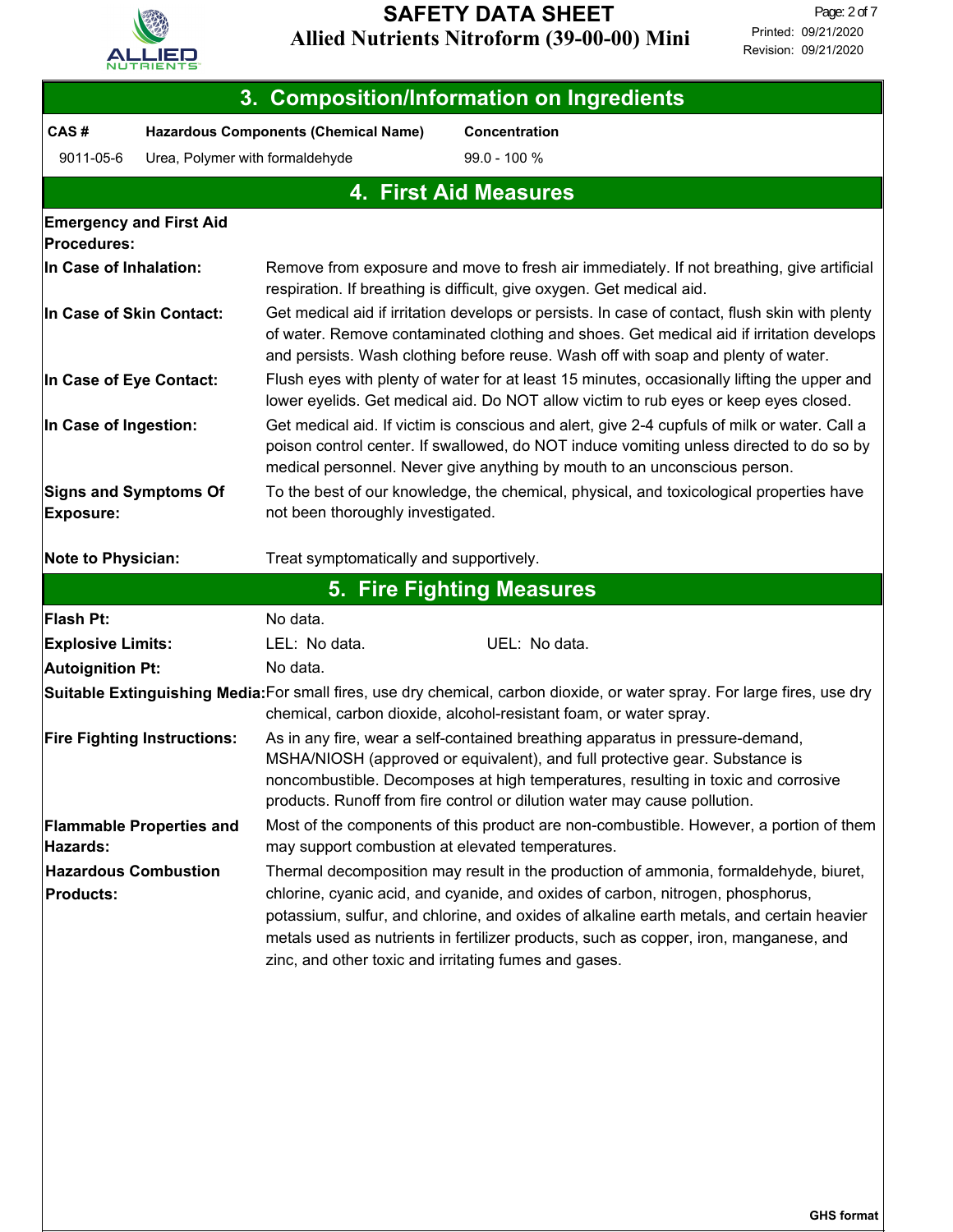

| 6. Accidental Release Measures                                                 |                                                                                                                                                                                                                                                                                                                                                                                                                                                                                   |  |  |  |
|--------------------------------------------------------------------------------|-----------------------------------------------------------------------------------------------------------------------------------------------------------------------------------------------------------------------------------------------------------------------------------------------------------------------------------------------------------------------------------------------------------------------------------------------------------------------------------|--|--|--|
| <b>Steps To Be Taken In Case</b><br><b>Material Is Released Or</b><br>Spilled: | Use proper personal protective equipment as indicated in Section 8.<br>Spills/Leaks: Vacuum or sweep up material and place into a suitable disposal container.<br>Avoid generating dusty conditions. Provide ventilation. Avoid runoff into storm sewers<br>and ditches which lead to waterways. Do not let this product enter the environment<br>except as directed on product label. Clean up spills immediately, observing precautions<br>in the Protective Equipment section. |  |  |  |
|                                                                                | Personal precautions.<br>Use personal protective equipment. Avoid dust formation. Avoid breathing dust. Ensure<br>adequate ventilation.                                                                                                                                                                                                                                                                                                                                           |  |  |  |
|                                                                                | Environmental precautions.<br>Do not let product enter drains.                                                                                                                                                                                                                                                                                                                                                                                                                    |  |  |  |
|                                                                                | Pick up and arrange disposal without creating dust. Keep in suitable, closed containers<br>for disposal.                                                                                                                                                                                                                                                                                                                                                                          |  |  |  |
|                                                                                | PROCEDURES & PERSONAL PRECAUTIONS.<br>Exercise appropriate precautions to minimize direct contact with skin or eyes and<br>prevent inhalation of dust.                                                                                                                                                                                                                                                                                                                            |  |  |  |
|                                                                                | Methods for cleaning up.<br>Sweep up, place in a bag and hold for waste disposal. Avoid raising dust. Ventilate area<br>and wash spill site after material pickup is complete.                                                                                                                                                                                                                                                                                                    |  |  |  |
|                                                                                | 7. Handling and Storage                                                                                                                                                                                                                                                                                                                                                                                                                                                           |  |  |  |
| <b>Precautions To Be Taken in</b><br>Handling:                                 | Use with adequate ventilation. Minimize dust generation and accumulation. Avoid<br>contact with eyes, skin, and clothing. Avoid ingestion and inhalation. Wash thoroughly<br>after handling. Use only in a well-ventilated area. Keep container tightly closed. Wash<br>clothing before reuse.                                                                                                                                                                                    |  |  |  |
| <b>Precautions To Be Taken in</b><br>Storing:                                  | Provide appropriate exhaust ventilation at places where dust is formed.<br>Store in a cool, dry place. Keep container closed when not in use.                                                                                                                                                                                                                                                                                                                                     |  |  |  |

| 8. Exposure Controls/Personal Protection \ |                                 |                 |                  |                     |
|--------------------------------------------|---------------------------------|-----------------|------------------|---------------------|
| CAS#                                       | <b>Partial Chemical Name</b>    | <b>OSHA TWA</b> | <b>ACGIH TWA</b> | <b>Other Limits</b> |
| 9011-05-6                                  | Urea, Polymer with formaldehyde | No data.        | No data.         | No data.            |

**GHS format**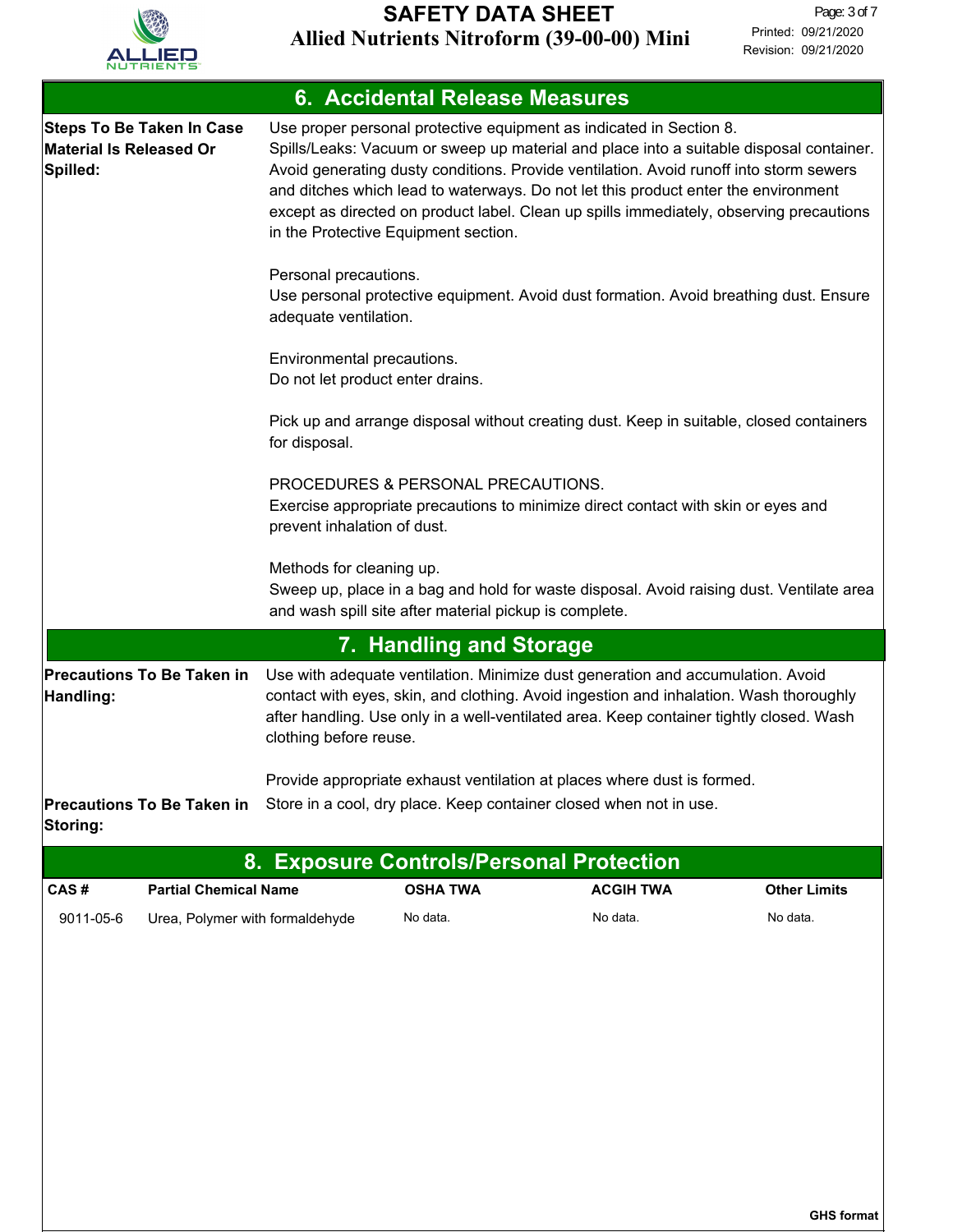

| <b>Respiratory Equipment</b><br>(Specify Type):         | A respiratory protection program that meets OSHA's 29 CFR 1910.134 and ANSI Z88.2<br>requirements or European Standard EN 149 must be followed whenever workplace<br>conditions warrant respirator use. Where protection from nuisance levels of dusts are<br>desired, use type N95 (US) or type P1 (EN 143) dust masks. For higher level protection<br>use type OV/AG/P99 (US) or type ABEK-P2 (EU EN 143) respirator cartridges. |  |  |  |
|---------------------------------------------------------|------------------------------------------------------------------------------------------------------------------------------------------------------------------------------------------------------------------------------------------------------------------------------------------------------------------------------------------------------------------------------------------------------------------------------------|--|--|--|
| <b>Eye Protection:</b>                                  | Wear appropriate protective eyeglasses or chemical safety goggles as described by<br>OSHA's eye and face protection regulations in 29 CFR 1910.133 or European Standard<br>EN166.                                                                                                                                                                                                                                                  |  |  |  |
| <b>Protective Gloves:</b>                               | Wear appropriate protective gloves to prevent skin exposure. Wash and dry hands.                                                                                                                                                                                                                                                                                                                                                   |  |  |  |
| <b>Other Protective Clothing:</b>                       | Wear appropriate protective clothing to prevent skin exposure. Choose body protection<br>according to the amount and concentration of the dangerous substance at the work<br>place.                                                                                                                                                                                                                                                |  |  |  |
| <b>Engineering Controls</b><br>(Ventilation etc.):      | Facilities storing or utilizing this material should be equipped with an eyewash facility and<br>a safety shower. Use adequate ventilation to keep airborne concentrations low. Use<br>adequate general or local exhaust ventilation to keep airborne concentrations below the<br>permissible exposure limits.                                                                                                                     |  |  |  |
| <b>Work/Hygienic/Maintenance</b><br><b>Practices:</b>   | Handle in accordance with good industrial hygiene and safety practice. Wash hands<br>before breaks and at the end of workday. Wash thoroughly after handling.                                                                                                                                                                                                                                                                      |  |  |  |
|                                                         | 9. Physical and Chemical Properties                                                                                                                                                                                                                                                                                                                                                                                                |  |  |  |
| <b>Physical States:</b>                                 | $[$ ] Gas<br>[ ] Liquid<br>[X] Solid                                                                                                                                                                                                                                                                                                                                                                                               |  |  |  |
| <b>Appearance and Odor:</b>                             | Multi-colored, granular solid.<br>Slight ammonia-like odor.                                                                                                                                                                                                                                                                                                                                                                        |  |  |  |
| pH:                                                     | No data.                                                                                                                                                                                                                                                                                                                                                                                                                           |  |  |  |
| <b>Melting Point:</b>                                   | $~133$ C                                                                                                                                                                                                                                                                                                                                                                                                                           |  |  |  |
| <b>Boiling Point:</b>                                   | No data.                                                                                                                                                                                                                                                                                                                                                                                                                           |  |  |  |
| Flash Pt:                                               | No data.                                                                                                                                                                                                                                                                                                                                                                                                                           |  |  |  |
| <b>Evaporation Rate:</b>                                | No data.                                                                                                                                                                                                                                                                                                                                                                                                                           |  |  |  |
| Flammability (solid, gas):                              | No data available.                                                                                                                                                                                                                                                                                                                                                                                                                 |  |  |  |
| <b>Explosive Limits:</b>                                | LEL: No data.<br>UEL: No data.                                                                                                                                                                                                                                                                                                                                                                                                     |  |  |  |
| Vapor Pressure (vs. Air or<br>$ mm Hg$ :                | No data.                                                                                                                                                                                                                                                                                                                                                                                                                           |  |  |  |
| Vapor Density (vs. Air = 1):                            | No data.                                                                                                                                                                                                                                                                                                                                                                                                                           |  |  |  |
| Specific Gravity (Water = 1):                           | No data.                                                                                                                                                                                                                                                                                                                                                                                                                           |  |  |  |
| Density:                                                | 55.000000 LB/CF                                                                                                                                                                                                                                                                                                                                                                                                                    |  |  |  |
| <b>Bulk density:</b>                                    | $~1$ 45 - 65 LB/CF                                                                                                                                                                                                                                                                                                                                                                                                                 |  |  |  |
| <b>Solubility in Water:</b><br><b>Solubility Notes:</b> | ~ 1,079 G/L at 20.0 C<br>The solubility cited is for the urea component of this product, if present. See section 3.                                                                                                                                                                                                                                                                                                                |  |  |  |
| <b>Octanol/Water Partition</b><br>Coefficient:          | No data.                                                                                                                                                                                                                                                                                                                                                                                                                           |  |  |  |
| Autoignition Pt:                                        | No data.                                                                                                                                                                                                                                                                                                                                                                                                                           |  |  |  |
| <b>Decomposition Temperature:</b> $\sim$ 135 C          |                                                                                                                                                                                                                                                                                                                                                                                                                                    |  |  |  |
| Viscosity:                                              | No data.                                                                                                                                                                                                                                                                                                                                                                                                                           |  |  |  |
| <b>Additional Physical</b><br>Information               | The melting point and decomposition temperatures cited are for the urea component of<br>this product, if present. See section 3.                                                                                                                                                                                                                                                                                                   |  |  |  |
|                                                         | Urea decomposes before boiling. (UNEP Publication, OECD SIDS UREA, CAS No:<br>$57-13-6$                                                                                                                                                                                                                                                                                                                                            |  |  |  |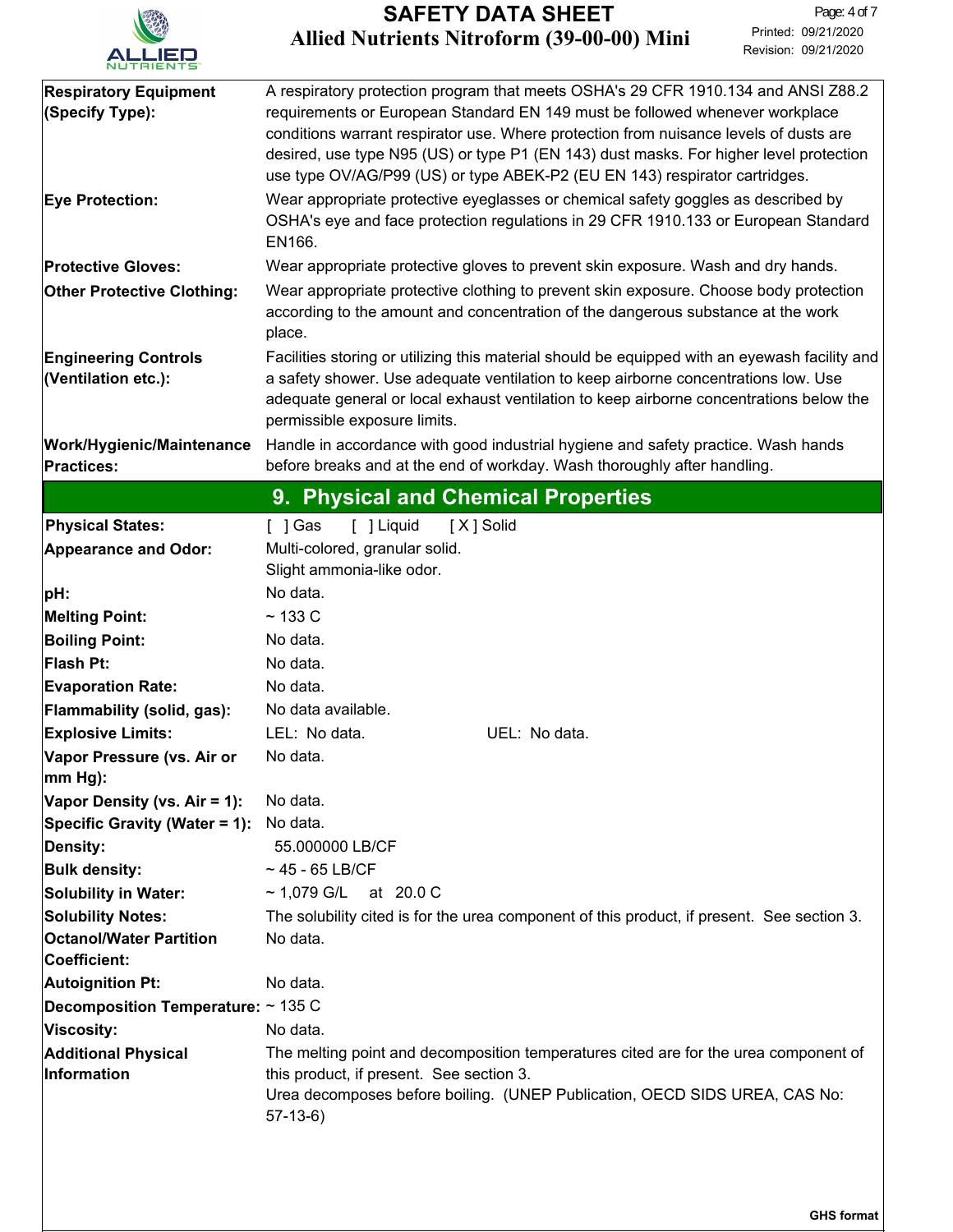

| <b>10. Stability and Reactivity</b>                                                                                                                                                                                                                                                                                                                                                                                                                                                                                                                                                                                                                       |                                                                                                                                                                                                                                                                                                                                                                                                                                                                            |            |             |              |                   |
|-----------------------------------------------------------------------------------------------------------------------------------------------------------------------------------------------------------------------------------------------------------------------------------------------------------------------------------------------------------------------------------------------------------------------------------------------------------------------------------------------------------------------------------------------------------------------------------------------------------------------------------------------------------|----------------------------------------------------------------------------------------------------------------------------------------------------------------------------------------------------------------------------------------------------------------------------------------------------------------------------------------------------------------------------------------------------------------------------------------------------------------------------|------------|-------------|--------------|-------------------|
| Stability:                                                                                                                                                                                                                                                                                                                                                                                                                                                                                                                                                                                                                                                | Stable [X]<br>Unstable [ ]                                                                                                                                                                                                                                                                                                                                                                                                                                                 |            |             |              |                   |
| <b>Conditions To Avoid -</b><br>Instability:                                                                                                                                                                                                                                                                                                                                                                                                                                                                                                                                                                                                              | Incompatible materials, dust generation, heating to decomposition. High temperatures.                                                                                                                                                                                                                                                                                                                                                                                      |            |             |              |                   |
| Avoid:                                                                                                                                                                                                                                                                                                                                                                                                                                                                                                                                                                                                                                                    | Incompatibility - Materials To Strong oxidizing agents, bases, acids, aluminum.                                                                                                                                                                                                                                                                                                                                                                                            |            |             |              |                   |
|                                                                                                                                                                                                                                                                                                                                                                                                                                                                                                                                                                                                                                                           | Hazardous Decomposition or The decomposition of fertilizer products may result in the generation of some or all of the                                                                                                                                                                                                                                                                                                                                                     |            |             |              |                   |
| <b>Byproducts:</b>                                                                                                                                                                                                                                                                                                                                                                                                                                                                                                                                                                                                                                        | following: ammonia, formaldehyde, biuret, chlorine, cyanic acid, and cyanide, and oxides<br>of carbon, nitrogen, phosphorus, potassium, sulfur, and chlorine, and oxides of alkaline<br>earth metals, and certain heavier metals used as nutrients in fertilizer products, such as<br>copper, iron, manganese, and zinc, and other irritating and toxic fumes and gases.                                                                                                   |            |             |              |                   |
| <b>Possibility of Hazardous</b>                                                                                                                                                                                                                                                                                                                                                                                                                                                                                                                                                                                                                           | Will occur [ ] Will not occur [X]                                                                                                                                                                                                                                                                                                                                                                                                                                          |            |             |              |                   |
| <b>Reactions:</b><br><b>Conditions To Avoid -</b><br><b>Hazardous Reactions:</b>                                                                                                                                                                                                                                                                                                                                                                                                                                                                                                                                                                          | No data available.                                                                                                                                                                                                                                                                                                                                                                                                                                                         |            |             |              |                   |
|                                                                                                                                                                                                                                                                                                                                                                                                                                                                                                                                                                                                                                                           | <b>11. Toxicological Information</b>                                                                                                                                                                                                                                                                                                                                                                                                                                       |            |             |              |                   |
| <b>Toxicological Information:</b>                                                                                                                                                                                                                                                                                                                                                                                                                                                                                                                                                                                                                         | Epidemiology: No information found.<br>Teratogenicity: Teratogenic effects have occurred in experimental animals.<br>Neurotoxic effects have occurred in experimental animals.<br>Reproductive toxicity - no data available.<br>Inhalation: May cause damage to organs through prolonged or repeated exposure.                                                                                                                                                             |            |             |              |                   |
| <b>Carcinogenicity/Other</b><br>Information:                                                                                                                                                                                                                                                                                                                                                                                                                                                                                                                                                                                                              | This material may contain small amounts of respirable crystalline and amorphous silica.<br>The International Agency for Cancer Research (IARC) has classified crystalline silica as<br>a carcinogen to humans (Group 1), and amorphous silica as not classifiable as to its<br>carcinogenicity to humans (Group 3). See "Silica, Some Silicates, Coal dust and<br>para-Aramid Fibrils in IARC Monographs on the Evaluation of Carcinogenic Risks to<br>Humans", (Vol. 68). |            |             |              |                   |
| CAS#                                                                                                                                                                                                                                                                                                                                                                                                                                                                                                                                                                                                                                                      | <b>Hazardous Components (Chemical Name)</b>                                                                                                                                                                                                                                                                                                                                                                                                                                | <b>NTP</b> | <b>IARC</b> | <b>ACGIH</b> | <b>OSHA</b>       |
| Urea, Polymer with formaldehyde<br>9011-05-6                                                                                                                                                                                                                                                                                                                                                                                                                                                                                                                                                                                                              |                                                                                                                                                                                                                                                                                                                                                                                                                                                                            | n.a.       | n.a.        | n.a.         | n.a.              |
|                                                                                                                                                                                                                                                                                                                                                                                                                                                                                                                                                                                                                                                           | <b>12. Ecological Information</b>                                                                                                                                                                                                                                                                                                                                                                                                                                          |            |             |              |                   |
| <b>General Ecological</b><br>Environmental: If released to the atmosphere, urea will degrade rapidly in the<br>Information:<br>vapor-phase by reaction with photochemically produced hydroxyl radicals (half-life of 9.6<br>hr). If released to soil, urea is hydrolyzed to ammonium through soil urease activity (the<br>basis of its use as a fertilizer). The rate of hydrolysis can be fast (24 hr); however, a<br>number of variables (such as increasing the pellet size of the fertilizer) can decrease the<br>degradation rate.<br>Do not empty into drains.<br>Urea will dissolve and disperse in water, and will promote algae growth which may |                                                                                                                                                                                                                                                                                                                                                                                                                                                                            |            |             |              |                   |
|                                                                                                                                                                                                                                                                                                                                                                                                                                                                                                                                                                                                                                                           | degrade water quality and taste. Notify downstream water users of any release that may<br>affect water quality.                                                                                                                                                                                                                                                                                                                                                            |            |             |              |                   |
| Persistence and<br>Degradability:                                                                                                                                                                                                                                                                                                                                                                                                                                                                                                                                                                                                                         | No data available.                                                                                                                                                                                                                                                                                                                                                                                                                                                         |            |             |              |                   |
| <b>Bioaccumulative Potential:</b>                                                                                                                                                                                                                                                                                                                                                                                                                                                                                                                                                                                                                         | No data available.                                                                                                                                                                                                                                                                                                                                                                                                                                                         |            |             |              |                   |
| <b>Mobility in Soil:</b>                                                                                                                                                                                                                                                                                                                                                                                                                                                                                                                                                                                                                                  | No data available.                                                                                                                                                                                                                                                                                                                                                                                                                                                         |            |             |              |                   |
|                                                                                                                                                                                                                                                                                                                                                                                                                                                                                                                                                                                                                                                           |                                                                                                                                                                                                                                                                                                                                                                                                                                                                            |            |             |              | <b>GHS format</b> |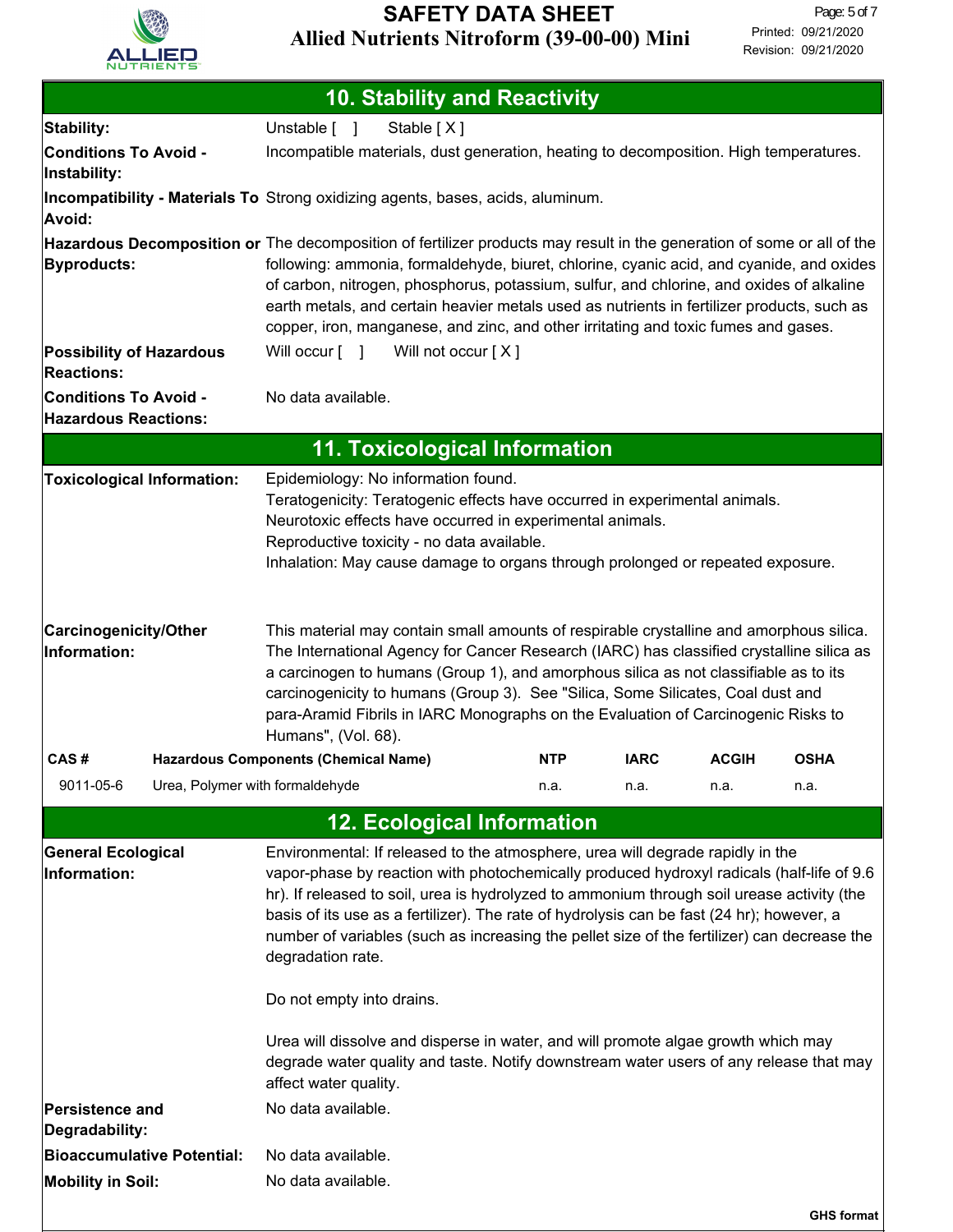

| <b>13. Disposal Considerations</b> |                                                                                     |                                                                                                                                                                                                                                                                                                                                                   |                                                                                           |                                                       |                                                              |  |
|------------------------------------|-------------------------------------------------------------------------------------|---------------------------------------------------------------------------------------------------------------------------------------------------------------------------------------------------------------------------------------------------------------------------------------------------------------------------------------------------|-------------------------------------------------------------------------------------------|-------------------------------------------------------|--------------------------------------------------------------|--|
|                                    | <b>Waste Disposal Method:</b>                                                       | and contents according to this section.                                                                                                                                                                                                                                                                                                           | If material cannot be completely used according to label directions, dispose of container |                                                       |                                                              |  |
|                                    |                                                                                     | Contact a licensed professional waste disposal service to dispose of this material.                                                                                                                                                                                                                                                               |                                                                                           |                                                       |                                                              |  |
|                                    |                                                                                     | Do not let product enter drains.                                                                                                                                                                                                                                                                                                                  |                                                                                           |                                                       |                                                              |  |
|                                    |                                                                                     | Chemical waste generators must determine whether a discarded chemical is classified<br>as a hazardous waste. US EPA guidelines for the classification determination are listed<br>in 40 CFR Parts 261. Additionally, waste generators must consult state and local<br>hazardous waste regulations to ensure complete and accurate classification. |                                                                                           |                                                       |                                                              |  |
|                                    |                                                                                     | RCRA P-Series: None listed.<br>RCRA U-Series: None listed.                                                                                                                                                                                                                                                                                        |                                                                                           |                                                       |                                                              |  |
|                                    |                                                                                     | Observe all federal, state, and local environmental regulations.                                                                                                                                                                                                                                                                                  |                                                                                           |                                                       |                                                              |  |
|                                    |                                                                                     | <b>14. Transport Information</b>                                                                                                                                                                                                                                                                                                                  |                                                                                           |                                                       |                                                              |  |
|                                    | <b>LAND TRANSPORT (US DOT):</b>                                                     |                                                                                                                                                                                                                                                                                                                                                   |                                                                                           |                                                       |                                                              |  |
|                                    | <b>DOT Proper Shipping Name:</b>                                                    | Not Regulated.                                                                                                                                                                                                                                                                                                                                    |                                                                                           |                                                       |                                                              |  |
| <b>UN/NA Number:</b>               | <b>DOT Hazard Class:</b>                                                            |                                                                                                                                                                                                                                                                                                                                                   |                                                                                           |                                                       |                                                              |  |
|                                    |                                                                                     | <b>15. Regulatory Information</b>                                                                                                                                                                                                                                                                                                                 |                                                                                           |                                                       |                                                              |  |
|                                    |                                                                                     | EPA SARA (Superfund Amendments and Reauthorization Act of 1986) Lists                                                                                                                                                                                                                                                                             |                                                                                           |                                                       |                                                              |  |
| CAS#                               |                                                                                     | <b>Hazardous Components (Chemical Name)</b>                                                                                                                                                                                                                                                                                                       | S. 302 (EHS)                                                                              | S. 304 RQ                                             | S. 313 (TRI)                                                 |  |
| 9011-05-6                          |                                                                                     | Urea, Polymer with formaldehyde                                                                                                                                                                                                                                                                                                                   | No                                                                                        | No                                                    | No                                                           |  |
|                                    |                                                                                     | This material meets the EPA 'Hazard Categories' defined for SARA Title III Sections 311/312 as indicated:                                                                                                                                                                                                                                         |                                                                                           |                                                       |                                                              |  |
| [ ] Yes [X] No Explosive           |                                                                                     |                                                                                                                                                                                                                                                                                                                                                   |                                                                                           | [X] Yes [ ] No Acute toxicity (any route of exposure) |                                                              |  |
| []Yes [X] No                       |                                                                                     | Flammable (gases, aerosols, liquid, or solid)                                                                                                                                                                                                                                                                                                     | [ ] Yes [X] No                                                                            | Skin Corrosion or Irritation                          |                                                              |  |
| []Yes [X] No                       | Oxidizer (liquid, solid or gas)                                                     |                                                                                                                                                                                                                                                                                                                                                   |                                                                                           | [ ] Yes [X] No Serious eye damage or eye irritation   |                                                              |  |
|                                    | Self-reactive<br>[ ] Yes [X] No Respiratory or Skin Sensitization<br>[[] Yes [X] No |                                                                                                                                                                                                                                                                                                                                                   |                                                                                           |                                                       |                                                              |  |
| [[] Yes [X] No<br>[ ] Yes [X] No   | Pyrophoric (liquid or solid)<br>Pyrophoric gas                                      |                                                                                                                                                                                                                                                                                                                                                   | [ ] Yes [X] No<br>[]Yes [X] No                                                            | Germ cell mutagenicity<br>Carcinogenicity             |                                                              |  |
| [[] Yes [X] No                     | Self-heating                                                                        |                                                                                                                                                                                                                                                                                                                                                   | []Yes [X] No                                                                              | Reproductive toxicity                                 |                                                              |  |
| [[] Yes [X] No                     | Organic peroxide                                                                    |                                                                                                                                                                                                                                                                                                                                                   | []Yes [X] No                                                                              |                                                       | Specific target organ toxicity (single or repeated exposure) |  |
| [[] Yes [X] No                     | Corrosive to metal                                                                  |                                                                                                                                                                                                                                                                                                                                                   | []Yes [X] No                                                                              | <b>Aspiration Hazard</b>                              |                                                              |  |
| [[] Yes [X] No                     | Gas under pressure (compressed gas)                                                 |                                                                                                                                                                                                                                                                                                                                                   | [ ] Yes [X] No                                                                            | Simple Asphyxiant                                     |                                                              |  |
| [[] Yes [X] No                     |                                                                                     | In contact with water emits flammable gas                                                                                                                                                                                                                                                                                                         | [ ] Yes [X] No                                                                            | (Health) Hazard Not Otherwise Classified (HNOC)       |                                                              |  |
| [[] Yes [X] No<br>[[] Yes [X] No   | Combustible Dust                                                                    | (Physical) Hazard Not Otherwise Classified (HNOC)                                                                                                                                                                                                                                                                                                 |                                                                                           |                                                       |                                                              |  |
| CAS#                               |                                                                                     | <b>Hazardous Components (Chemical Name)</b>                                                                                                                                                                                                                                                                                                       |                                                                                           | <b>Other US EPA or State Lists</b>                    |                                                              |  |
| 9011-05-6                          |                                                                                     | Urea, Polymer with formaldehyde                                                                                                                                                                                                                                                                                                                   |                                                                                           | CAA HAP, ODC: No; CWA NPDES: No; TSCA: Yes -          |                                                              |  |
|                                    |                                                                                     |                                                                                                                                                                                                                                                                                                                                                   |                                                                                           | Inventory; CA PROP.65: No; MA Oil/HazMat: No; MI CMR, |                                                              |  |